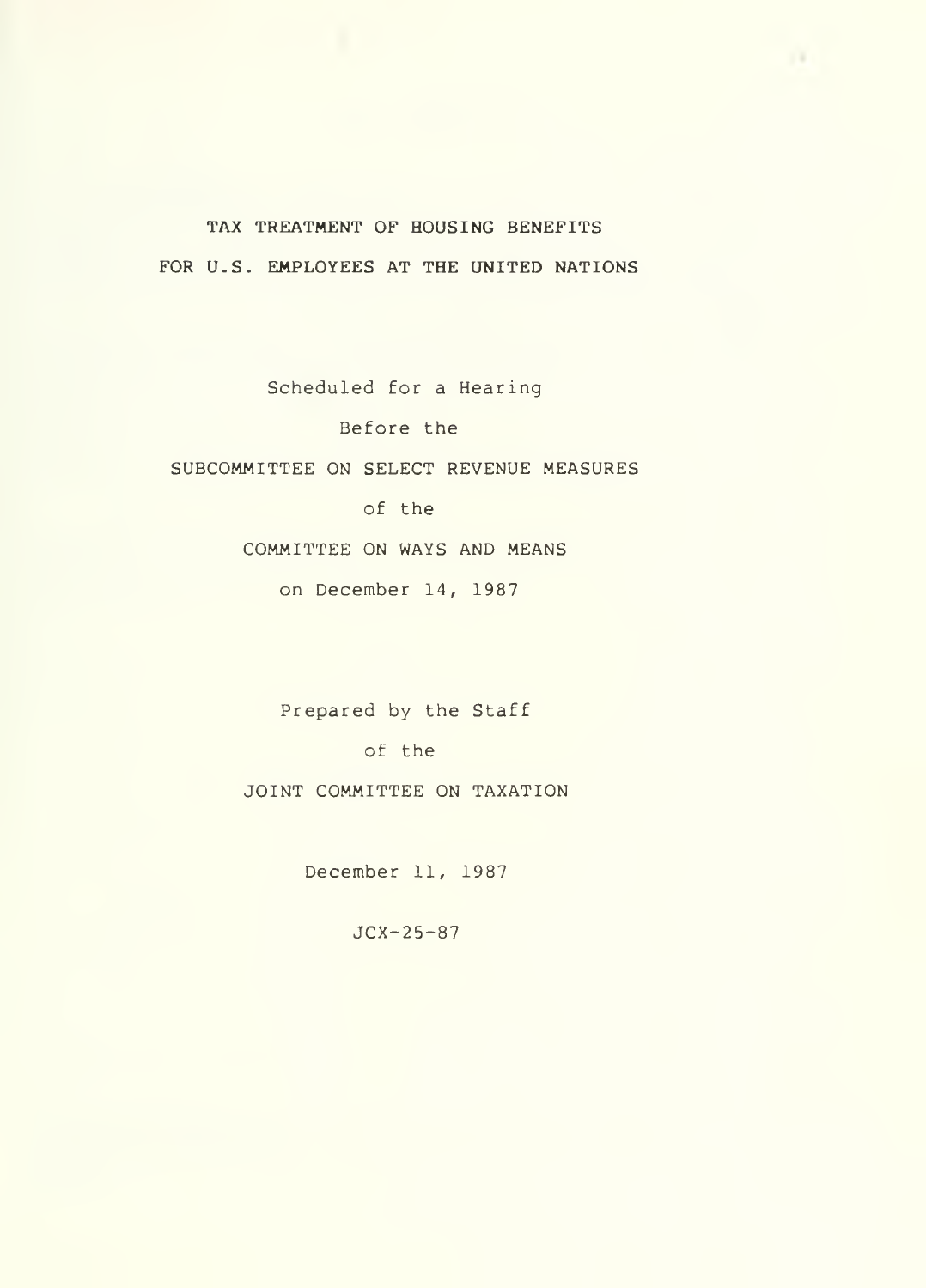## **CONTENTS**

# Page

| II. PRESENT-LAW TAX TREATMENT OF HOUSING BENEFITS. 3                                           |  |
|------------------------------------------------------------------------------------------------|--|
| III. PROPOSED AMENDMENTS TO HOUSING ALLOWANCE<br>PROVISIONS AND CODE SECTION 912 (H.R. 1777) 6 |  |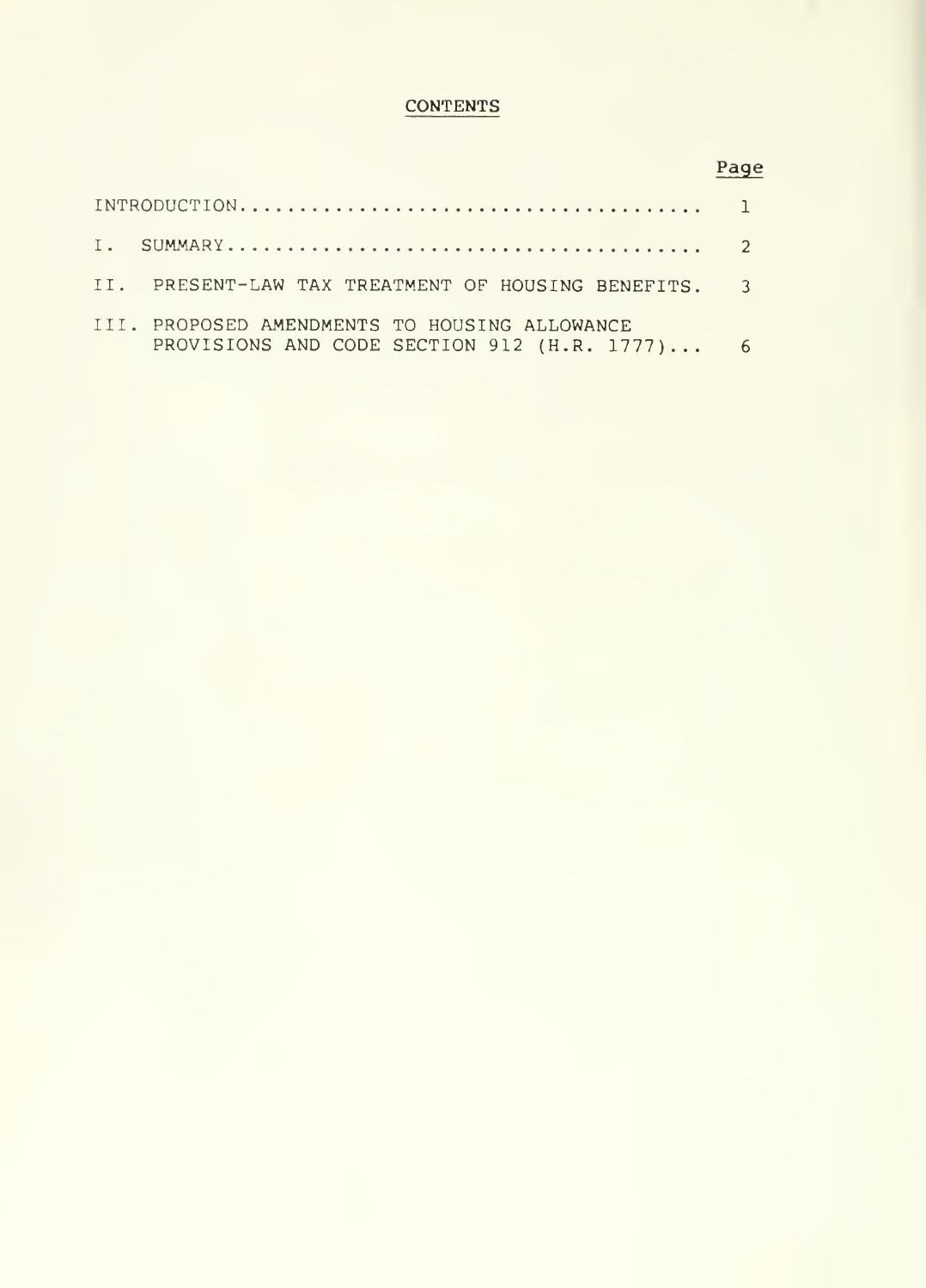#### INTRODUCTION

This document,  $1$  prepared by the staff of the Joint Committee on Taxation, provides a description of the present-law treatment of housing benefits provided to employees and proposed changes with respect to the treatment of housing benefits for certain U.S. employees at the United Nations

The Subcommittee on Select Revenue Measures of the House Committee on Ways and Means has scheduled a public hearing on December 14, 1987, on the tax treatment of such housing benefits for U.S. employees at the United Nations. The Foreign Relations Authorization Act, Fiscal Years 1988 and 1989 (H.R. 1777), now in conference, includes provisions relating to housing or housing allowances for certain U.S. representatives and staff at the United Nations.

The first part of the document is a brief summary. The second part provides an overview of the present-law tax treatment of housing benefits. The third part describes the tax-related provisions in H.R. 1777, as proposed in conference on the bill.

This document may be cited as follows: Joint Committee on Taxation, Tax Treatment of Housing Benefits for U.S. Employees at the United Nations (JCX-25-87), December 11, 1987.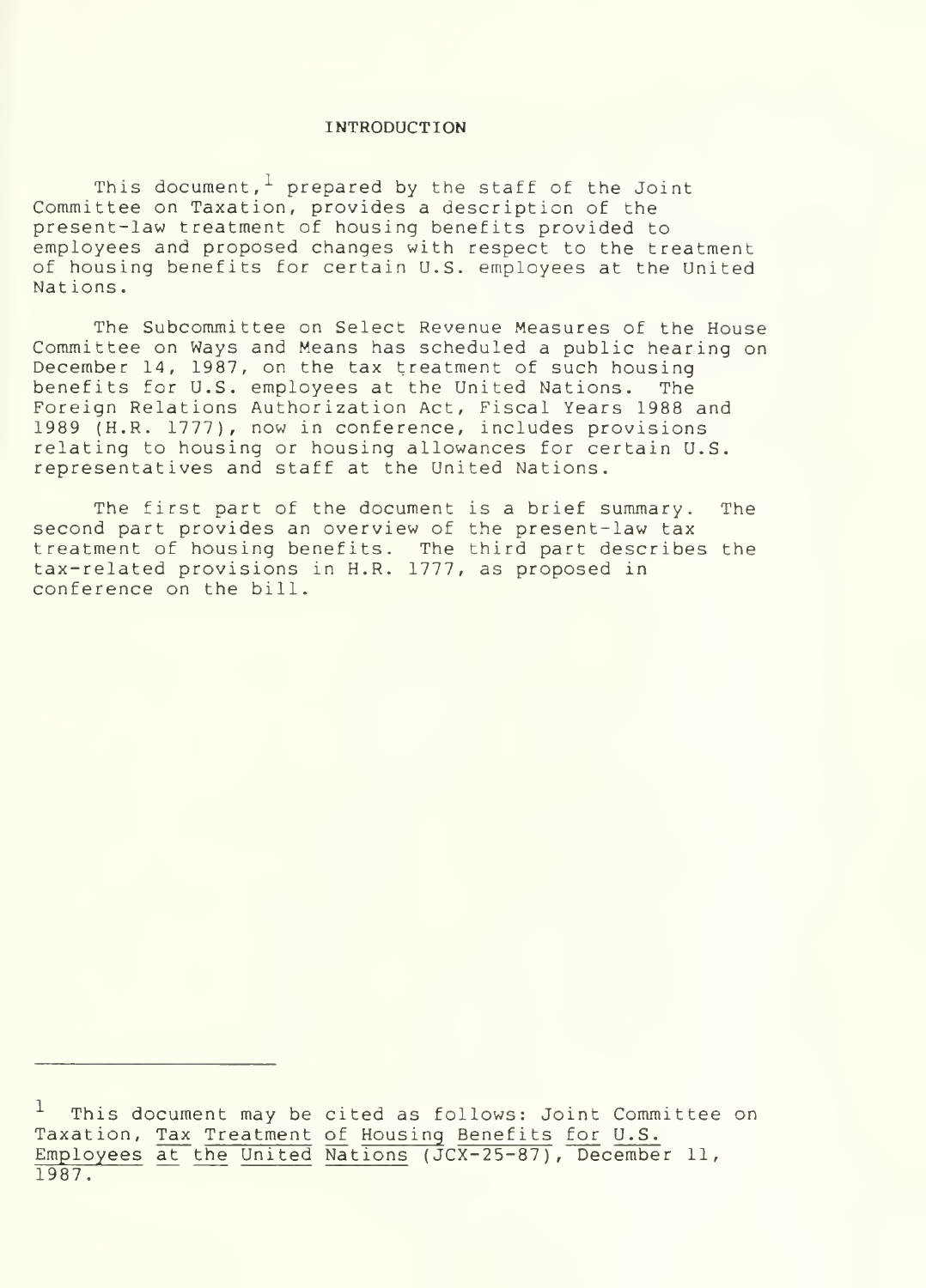#### I. **SUMMARY**

Gross income for purposes of computing Federal income<br>taxes generally includes income received by a taxpayer in any<br>form, including in-kind payments. Certain types of ) certa benefits, are specifically excluded from an employee's gross income. Additionally, in some circumstances, lodging and<br>other expenses incurred by a taxpayer while away from home in pursuit of a trade or business may be deductible for Federal tax purposes. A proposed amendment to the Foreign Relations Authorization Act, Fiscal Years 1988 and 1989 (H.R. 1777), now in conference, would specifically exclude from gross<br>income certain housing benefits provided to individuals employed by, or assigned to, the United States Mission to the United Nations.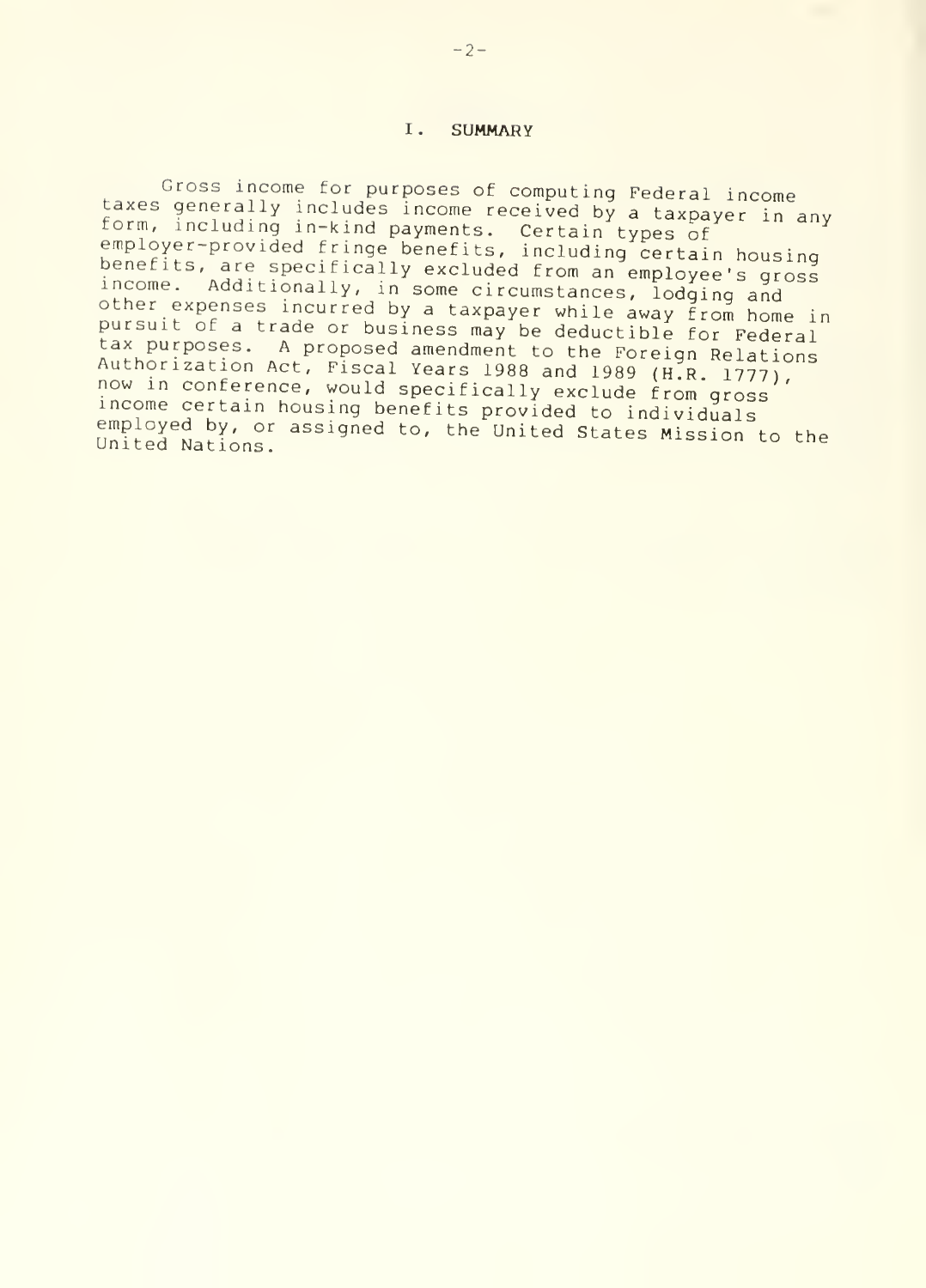#### II. PRESENT-LAW TAX TREATMENT OF HOUSING BENEFITS

#### Overview of tax treatment of housing benefits

Gross income for purposes of computing Federal income taxes generally includes income received by a taxpayer in any form, whether in money, property, or services. Certain employer-provided fringe benefits, however, are specifically excluded from an employee's income for income and employment tax purposes. For instance, section 119 of the Internal Revenue Code of 1986 ("the Code") provides that an employee may exclude from gross income the value of lodging furnished to the employee and certain family members if: (1) the lodging is furnished on the employer's business premises, (2) the lodging is furnished for the convenience of the employer, and (3) the employee is required, as a condition of employment, to accept such lodging.

In certain circumstances, lodging provided to an employee may be excludable from gross income under section 132 of the Code, which provides that property or services provided by an employer to an employee are excludable from the employee's gross income to the extent that, if the employee paid for such property or services, such payment would be allowable as an ordinary and necessary business deduction under section 162. The latter provision allows deductions for ordinary and necessary business expenses incurred by a taxpayer while away from home in pursuit of a trade or business.

With respect to the issue of whether away-from-home housing or other living expenses can be considered to be deductible business expenses as opposed to nondeductible personal expenditures, the IRS has ruled that if an employee accepts a temporary work assignment away from his or her regular place of employment which is expected to last for less than two years, then, depending on the particular facts and circumstances, the employee may be entitled to deduct living expenses incurred at the temporary place of employment.<sup>2</sup> If, however, the assignment away from the employee's regular place of employment is expected to last for longer than two years, the IRS has taken the position that the work assignment will not be considered temporary and, therefore, the employee cannot deduct such living expenses. Under such circumstances, the IRS considers such living expenses as personal expenses which generally are not deductible for Federal income tax purposes. ( See Code sec. 262.) Thus, if an employer provides lodging to an employee

<sup>2</sup> See Rev. Rul. 83-82, 1983-1 C.B. 45.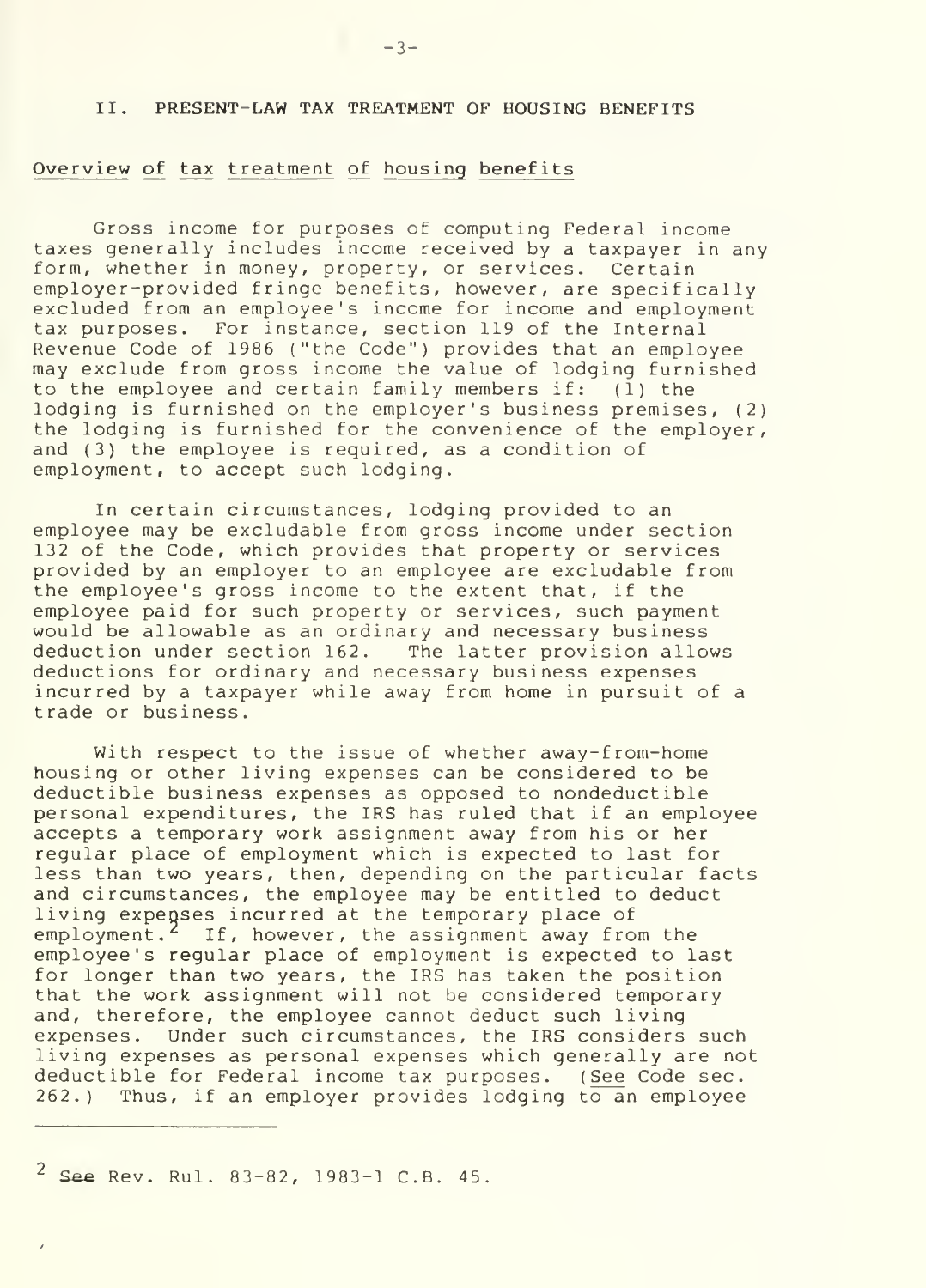who accepts a temporary work assignment away from the regular place of employment which is expected to last less than two years, then, depending on the particular facts and circumstances, the employee may be entitled under section 132 to exclude the value of the lodging when computing gross income.<sup>3</sup> Any available exclusion under that section would not apply, however, to the value of any lodging furnished to members of the employee's family other than the lodging furnished to the employee.

Lodging or living allowances may also be excludable from gross income under other Code sections that govern the tax treatment of United States citizens and residents who accept work assignments in foreign countries.<sup>4</sup> In particular, Th section 912(1) provides that civilian officers and employees of the United States Government are not required to include in their gross income amounts received as living allowances under certain statutory provisions that apply to government officers and employees stationed abroad.

#### Department of State housing benefits

The Department of State is authorized to provide housing allowances to certain employees stationed in foreign countries. Such allowances generally are excludable from the employee's gross income under Code section 912. For many years, the Department of State also has provided housing allowances (and in some cases free housing) to some employees of the staff of the United States Mission to the United Nations, located in New York City. Authority to provide such housing allowances is contained in 22 U.S.C. sec. 287e-l, which provides that up to 50 employees of the staff of the United States Mission to the United Nations who are "required because of important representational responsibilities to live in the extraordinarily high-rent area immediately surrounding the headquarters of the United Nations" can receive an allowance to compensate for the portion of expenses necessarily incurred for quarters and utilities which exceed the average of such expenses incurred by typical, permanent residents of New York City with comparable salary and family size. In addition, each Delegate and

If, under such circumstances, the employer were to provide the employee a monetary allowance to cover living expenses incurred at the temporary place of employment, then the allowance would be includible in the employee's gross income. The employee may be able to claim a deduction under section 162 for some or all of such living expenses incurred while away from home in pursuit of the employee's trade or business

 $^4$  See Code sec. 911 and 912.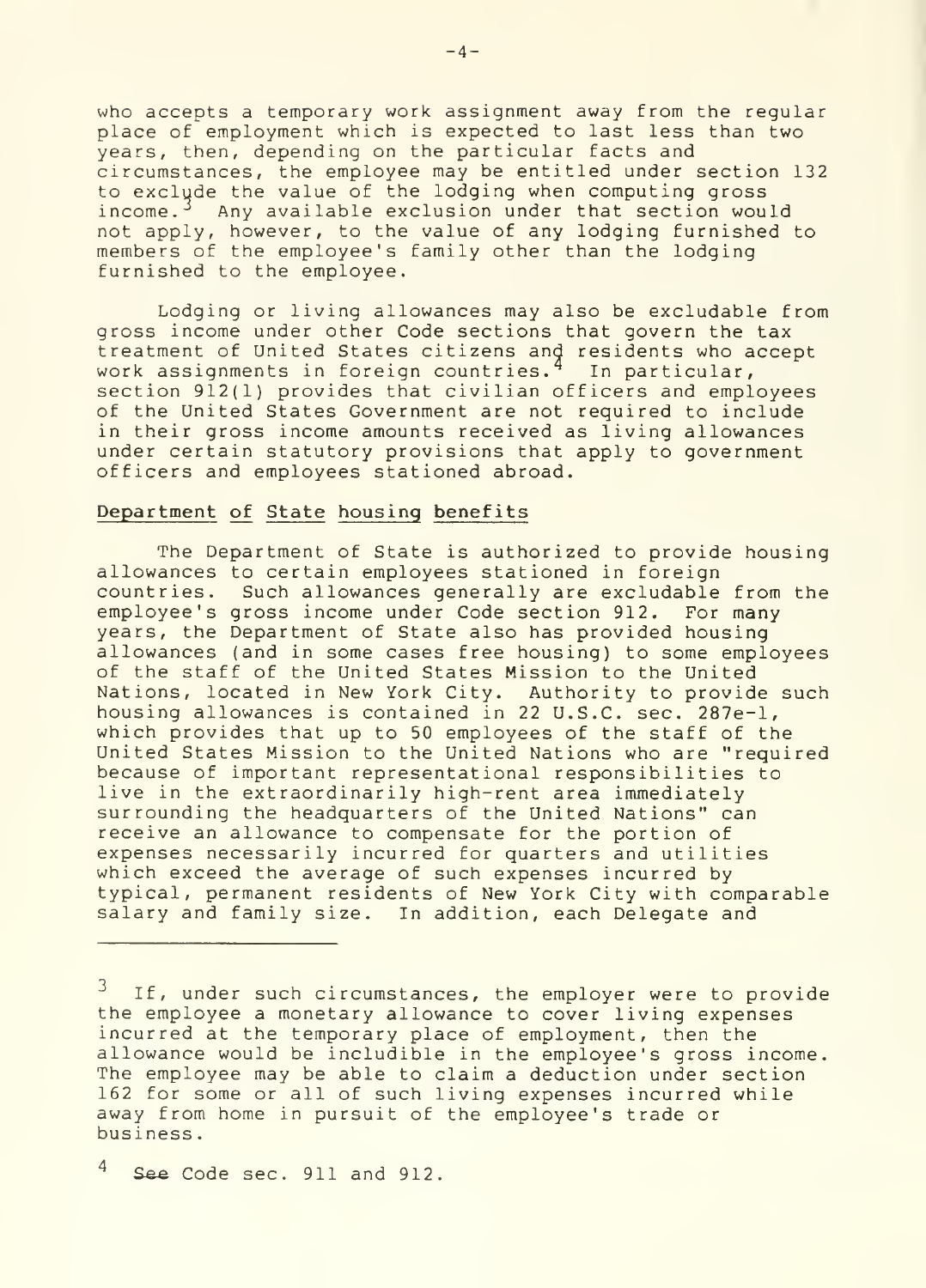Alternate Delegate of the United States to any session of the General Assembly of the United Nations who is not a permanent member of the staff of the United States Mission to the United Nations may be provided an allowance to compensate for necessary housing and subsistence expenses incurred with respect to attending any such session.<sup>5</sup>

Housing allowances provided to individuals assigned to the United States Mission to the United Nations are not excludable from income under Code section 912, because that section applies only to Government personnel assigned to overseas posts. Moreover, the exclusion provided by section 119 would be applicable only if housing provided were deemed to be on the premises of the employer, i.e., the United States Mission to the United Nations. Under IRS interpretations, sections 132 and 162 likewise would not provide a basis for excluding the value of the lodging (or for allowing a deduction for any housing allowance actually spent on lodging) if the employee expected to remain in New York City for longer than two years (which is often the çase) or if certain other facts or circumstances were present.

 $^6$  See Rev. Rul. 83-82, supra.

<sup>5</sup> Such housing allowances provided to members of the staff of the United States Mission to the United Nations are the only housing allowances provided to Department of State personnel assigned to posts within the United States.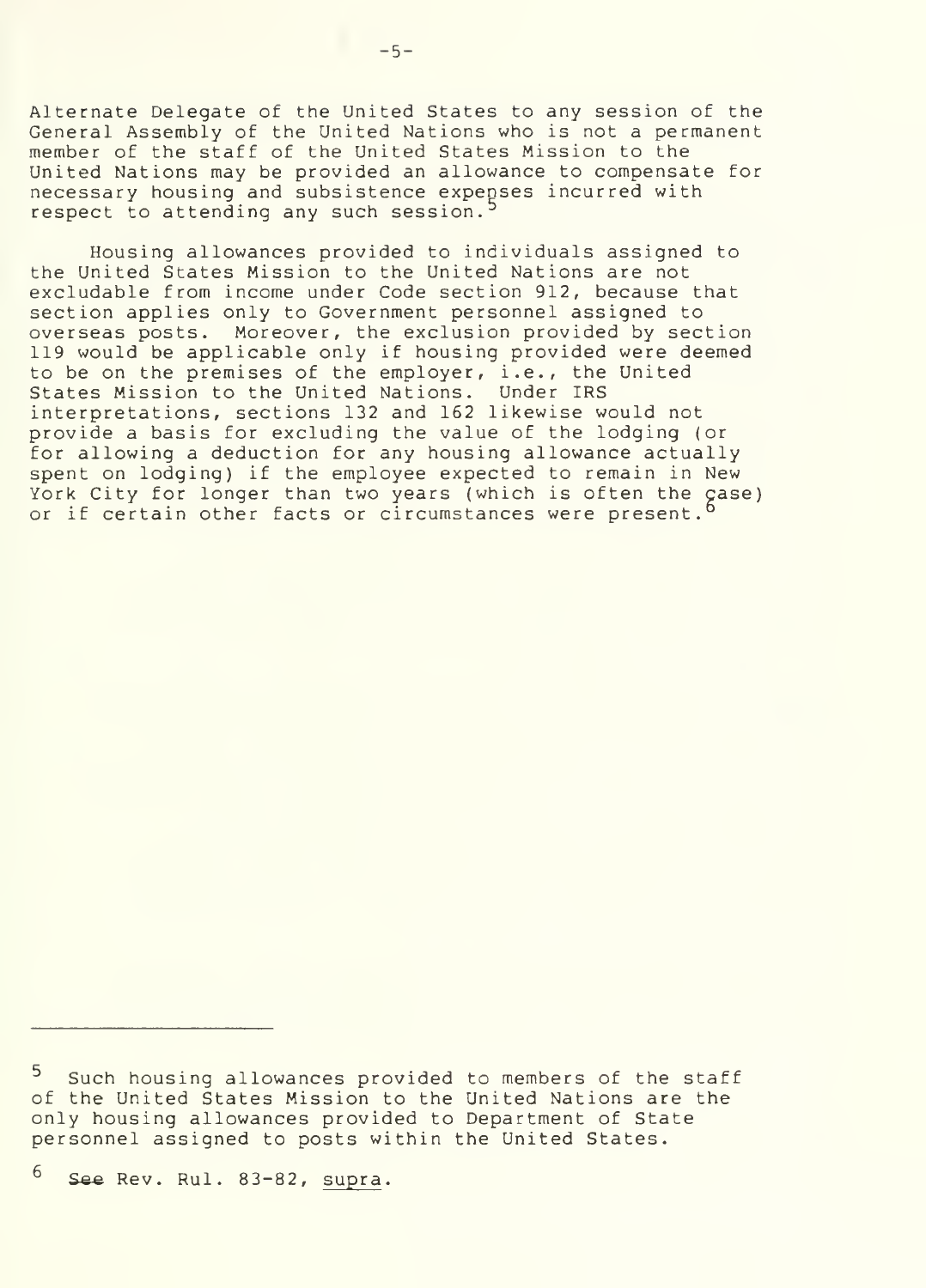### III. PROPOSED AMENDMENTS TO HOUSING ALLOWANCE PROVISIONS AND CODE SECTION 912 (H.R. 1777)

#### Explanation of Provisions

The Foreign Relations Authorization Act, Fiscal Years 1988 and 1989 (H.R. 1777), now in conference, may revise the types and amounts of housing allowances and other housing benefits that may be received by individuals employed by, or assigned to, the United States Mission to the United Nations. A proposed conference substitute to that Act would amend 22 U.S.C. sec. 287e-l to provide that the Representative of the United States to the United Nations, the Deputy Representative, Delegates and Alternate Delegates of the United States to a general session of the United Nations, and four other ambassadorial rank representatives to the United Nations would be eligible to receive either housing allowances (ranging up to \$6,800 per month in the case of the Deputy Representative, and with no statutory limit for the Representative and Delegates) or the use of housing leased by the Department of State (at a cost which may not exceed the allowable housing allowance). In addition, 44 other individuals assigned to the staff of the United States Mission to the United Nations on a temporary basis would be eligible to receive housing allowances in amounts up to \$3,300 per month for a period of up to three years, unless a longer period is allowed by the Secretary of State.<sup>7</sup>

The proposed conference substitute further provides that, with the exception of the Representative of the United States to the United Nations and Delegates and Alternate Delegates to any session of the General Assembly of the United Nations, an individual receiving a housing allowance or living quarters leased by the Department of State would be required to contribute not less than 10 percent of the individual's gross salary for the housing costs while assigned to the United States Mission to the United Nations. The housing allowances could be used only to rent (not to purchase) living quarters for the individual receiving the allowance and members of such individual's family forming part of the household.

With respect to the tax consequences arising from such housing allowances, the proposed conference substitute would specifically amend Code section 912 to provide that the housing benefits (either housing allowances or free housing) provided to an individual employed by, or assigned to, the

As an alternative, the Department of State could lease, under terms determined by the Secretary to be advantageous to the Department, up to 10 living quarters to be made available to individuals eligible for housing allowances.